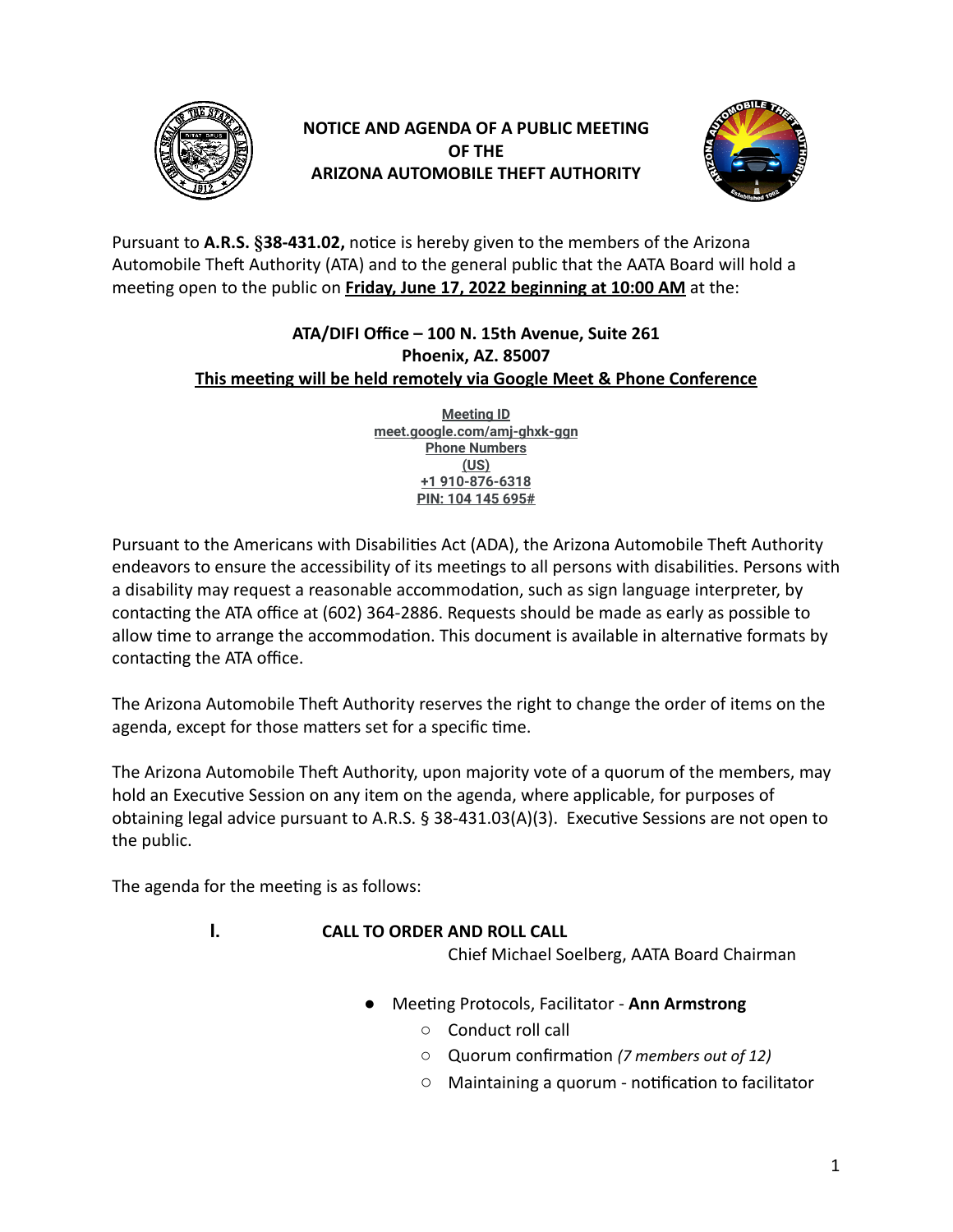- Please place all phones on mute, \*6 to unmute
- Public comments are reserved for the "Call to the Public" at the end of the meeting.
- If there is a need for an Executive Session, procedures are outlined at the end of this agenda.

| <b>2022 ATA Board Members:</b>                                             |                                                                |
|----------------------------------------------------------------------------|----------------------------------------------------------------|
| Chair<br><b>Chief Michael Soelberg</b><br><b>Gilbert Police Department</b> | <b>Rachel Mitchell</b><br><b>Maricopa County Attorney</b>      |
| Vice-Chair<br>Kent Volkmer<br><b>Pinal County Attorney</b>                 | <b>Sheriff Paul Penzone</b><br><b>Maricopa County Sheriff</b>  |
| Joe Brosius<br><b>Public Member</b>                                        | <b>Chief Frank Alanis</b><br><b>Superior Police Department</b> |
| Sheriff Joseph Dedman, Jr.<br><b>Apache County Sheriff</b>                 | <b>Robert Smith</b><br><b>Public Member</b>                    |
| Director Eric Jorgensen<br><b>ADOT</b> - Motor Vehicle Division            | <b>Brian Wright</b><br>Traveler's Insurance                    |
| <b>Colonel Heston Silbert</b><br>Director, AZ. Department of Public Safety | <b>Brad Conley, GEICO</b>                                      |

#### **II. ATA BOARD CHAIRMAN'S REPORT - REVIEW, CONSIDERATION AND POSSIBLE ACTION**

Chief Michael Soelberg, AATA Board Chairman

- **Approval of March 25, 2022 Dra Board Meeting Minutes.** 
	- $\circ$  Review, consideration and possible action on March 25, 2022 Board Meeting Minutes.

### **III. ATA DIRECTOR'S REPORT – REVIEW, CONSIDERATION, & POSSIBLE ACTION**

James McGuffin, Assistant Director, DIFI/ATA

- **VTTF Command Transion**
- **Budget Status**
- **MVD Success Story**
- **Watch Your Car Program Update**
- **ACT Database Project Update**
- **● Interagency Service Agreement**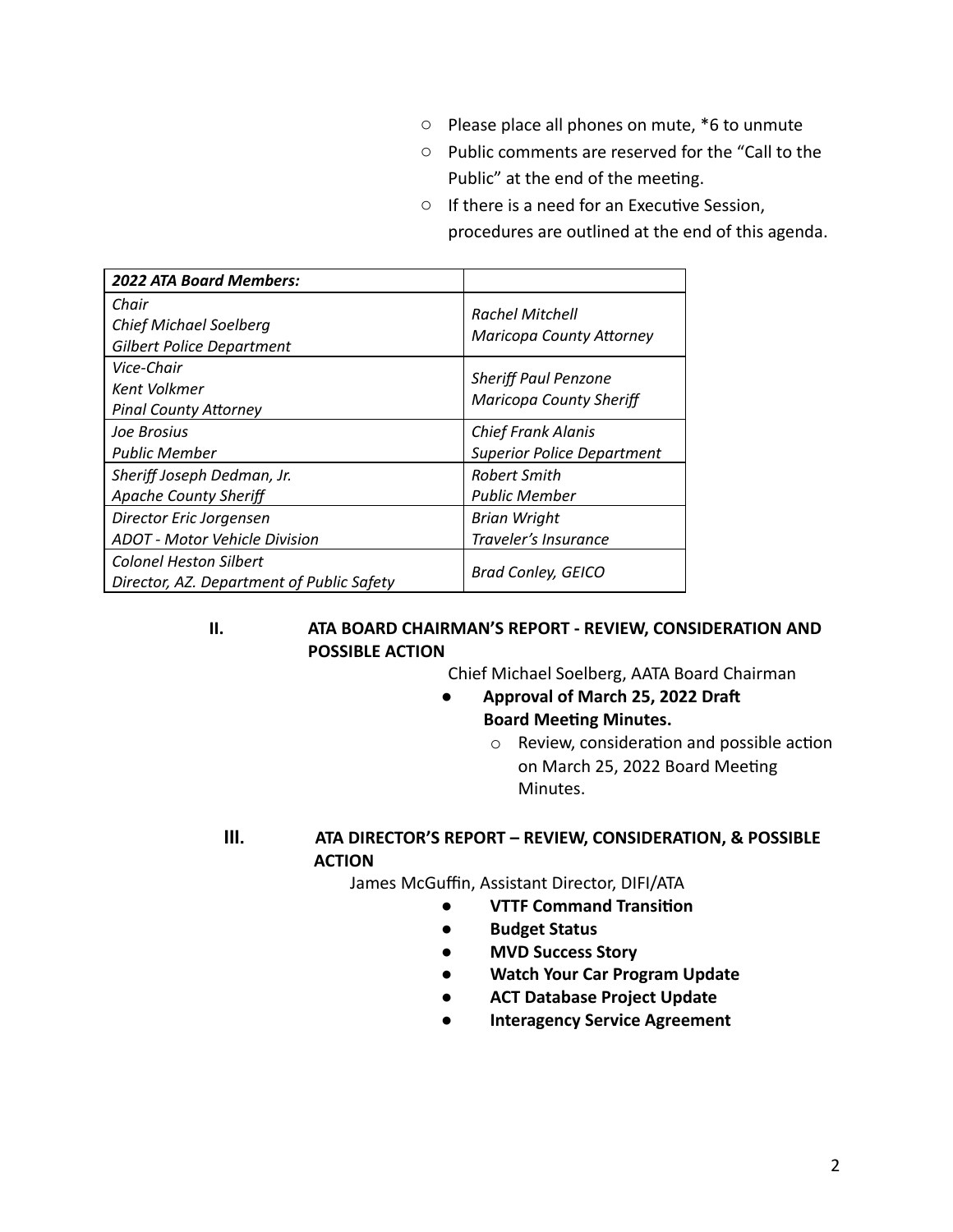# **IV. ATA FINANCIAL UPDATE, DISCUSSION AND POSSIBLE ACTION**

Frank Ceballos, Administrative Services Officer IV

- **ATA Financial Report for fiscal year ending May 31, 2022.**
- **FY22 (Projected) Spending Plan Update**
	- $\circ$  Review, consideration, and possible action on FY'22 (Projected) Spending Plan as presented.
	- **FY23 (Projected) Spending Plan Update**
		- $\circ$  Review, consideration, and possible action on FY'23 (Projected) Spending Plan as presented.

**V. ATA PUBLIC AWARENESS & GRANT PROGRAMS REPORT GENERAL UPDATE, DISCUSSION AND POSSIBLE ACTION**

Ann Armstrong, Grants Administrator

- **● FY23 ATA Grant Programs**
- **ATA/DIFI Public Information Division Campaigns.**

## **VI. LAW ENFORCEMENT SUBCOMMITTEE REPORT, DISCUSSION AND POSSIBLE ACTION**

Chief Michael Soelberg, Subcommittee Chair

- **● FY23 AZ. Vehicle Task Force Grant (AZ. DPS) Request #1922 (LE Subcommittee Recommendation) \$4,452,700.** 
	- $\circ$  Review, consideration, and possible action on the FY23 Task Force Grant as presented.
- **FY23 Vertical Prosecution Grant Requests (LE Subcommittee Recommendations).** 
	- $\circ$  Review, consideration, and possible action on the FY23 Vertical Prosecution Grant requests as presented.
		- **La Paz County Attorney's Office #1912 -\$119,714**
		- **Pima County Attorney's Office #1919 -\$216,056**
		- **Maricopa Co. Attorney's Office #1917 -\$235,751**
		- **Mohave Co. Attorney's Office #1920 -\$109,566**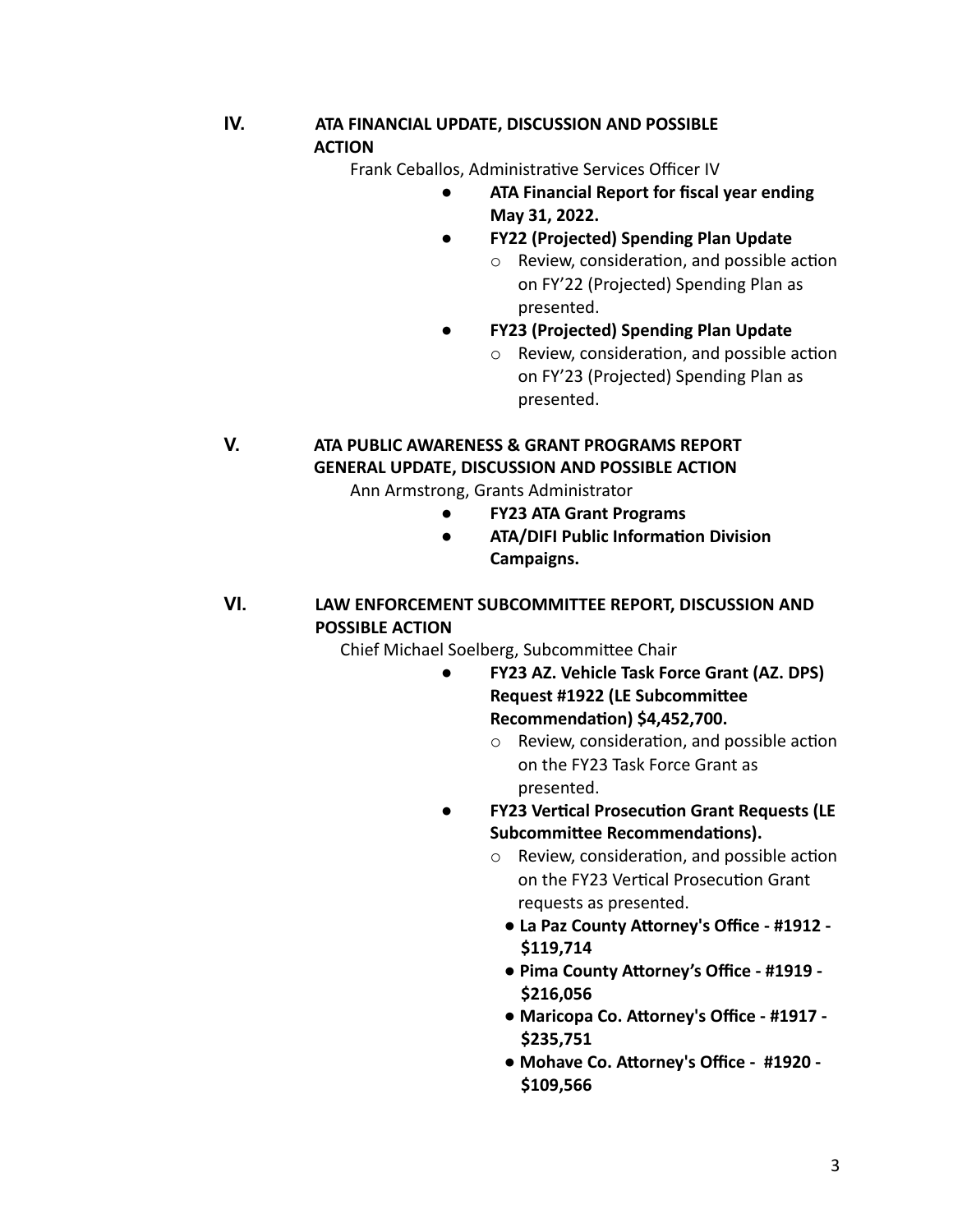- **Pinal County Attorney's Office #1918 -\$169,060**
- **Santa Cruz Co. Attorney's Office #1928 -\$80,795**

**VII. PUBLIC AWARENESS SUBCOMMITTEE REPORT, DISCUSSION AND POSSIBLE ACTION**

Robert E.M. Smith, Subcommittee Chair

**•** General Subcommittee Update (If Any)

## **VIII. LEGISLATIVE SUBCOMMITTEE REPORT, DISCUSSION AND POSSIBLE ACTION**

Robert E.M Smith, Subcommittee Chair

**•** Legislative Subcommittee Report (If Any)

**IX. VERTICAL PROSECUTION SUBCOMMITTEE & AUTO THEFT PROSECUTORS REPORT, DISCUSSION AND POSSIBLE ACTION**

Rachel Mitchell, Maricopa County Attorney

- **General Subcommittee Update (If Any)**
- **•** General Update on Vertical Prosecution **Programs, Auto Theft Cases/Outcomes & Introduction of Prosecutors in Attendance.** 
	- **\*(Please limit Vercal Prosecuon reports to 5 minutes per County – Thank you!)**
- **X. ARIZONA VEHICLE THEFT TASK FORCE REPORT, DISCUSSION AND POSSIBLE ACTION**

Captain Erik Axlund, Arizona Vehicle Theft Task Force

● **General Update, Report on Vehicle The Task Force Activities** 

#### **XI. CALL TO THE PUBLIC**

**Those wishing to address the Authority need not request** permission in advance. Presentations will be limited to 5 minutes. Action taken as a result of public comment will be limited to directing staff to study the matter or rescheduling the matter for further consideration and decision later.

**XII. REPORTS ON CURRENT EVENTS, MATTERS OF BOARD PROCEDURE, REQUESTS AND ITEMS FOR FUTURE AGENDAS:**